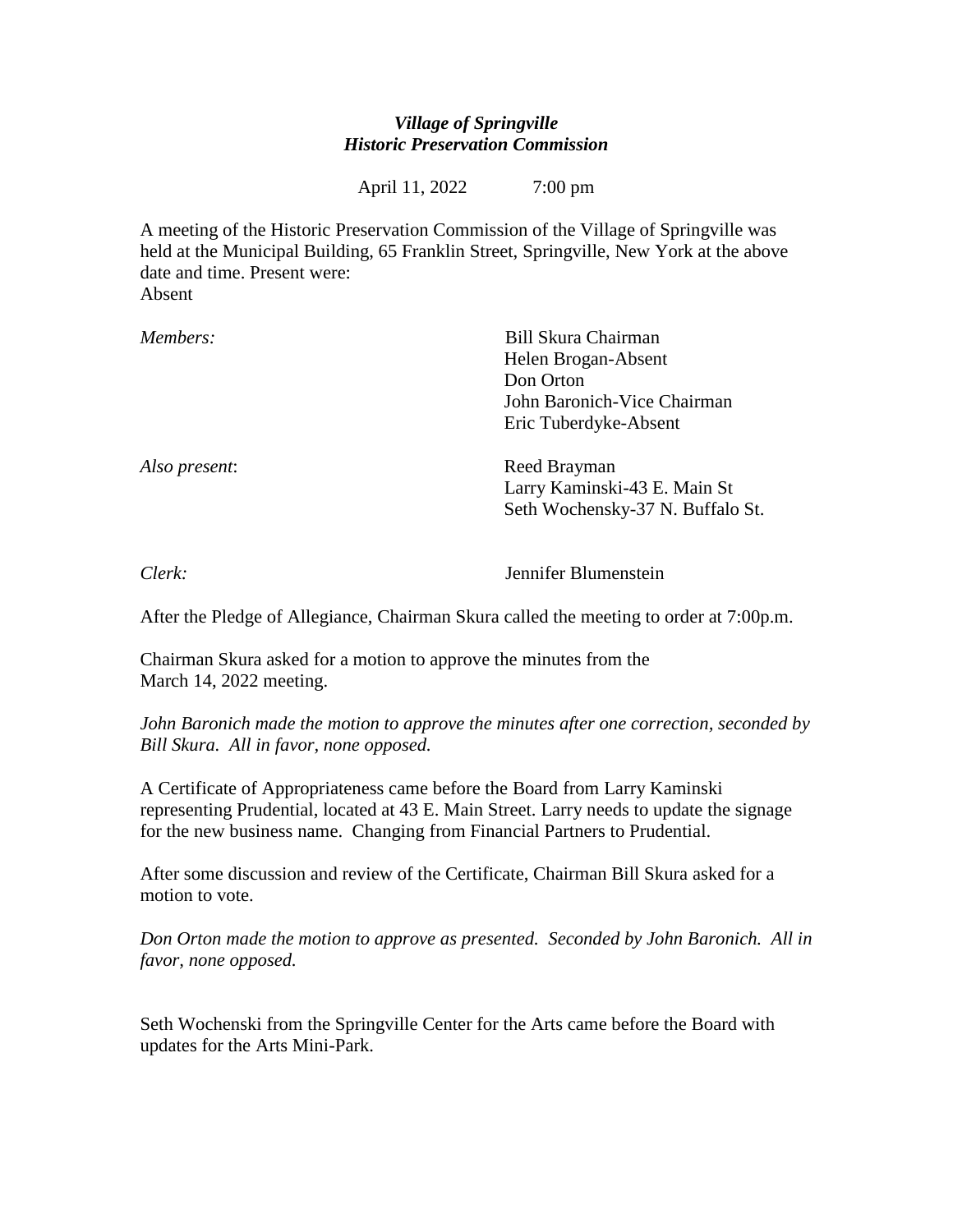## April 11, 2022 Page (2)

1. Front Signage-This sign will be made of stone and brick. It will have a plexiglass cover with interior LED lighting which will go around the entire sign inside the channel of the sign. The sign will have a beige background and black metal lettering. The letters will be about 4" and slide into slates of the background material. The brick will be similar to the Art Center bricks and have scroll work on all four (4) corners of the sign.

After some discussion and review of the design, Chairman Bill Skura asked for a motion to vote.

*John Baronich made the motion to approve as presented. Seconded by Don Orton. All in favor, none opposed.*

2. Rear Signage-This will be a column sign standing about 6.5' tall with a logo on the column which will also be made of brick and stone. This column sign will be located near the entrance to the parking lot located on Franklin St.

After some discussion and review of the design, Chairman Bill Skura asked for a motion to vote.

*John Baronich made the motion to approve as presented. Seconded by Bill Skura. All in favor, none opposed.*

3. Sound and Flower Mobil-This will have a shaped metal bottom with a series of thin rods that are attached to bearing so it can spin around using a manual mechanical crank. The mobil wil be on the Franklin Street side of the church and stand about 8' tall. Spikey plants will be planted underneath the mobil.

After some discussion and review of the design, Chairman Bill Skura asked for a motion to vote.

*Don Orton made the motion to approve as presented. Seconded by John Baronich. All in favor, none opposed.*

4. Chime-The chime is going to be a Gong Inspiration. The posts will be made of rebar that will be twisted. The gong will be attached to the center of the legs. This piece of work will be about 7' tall.